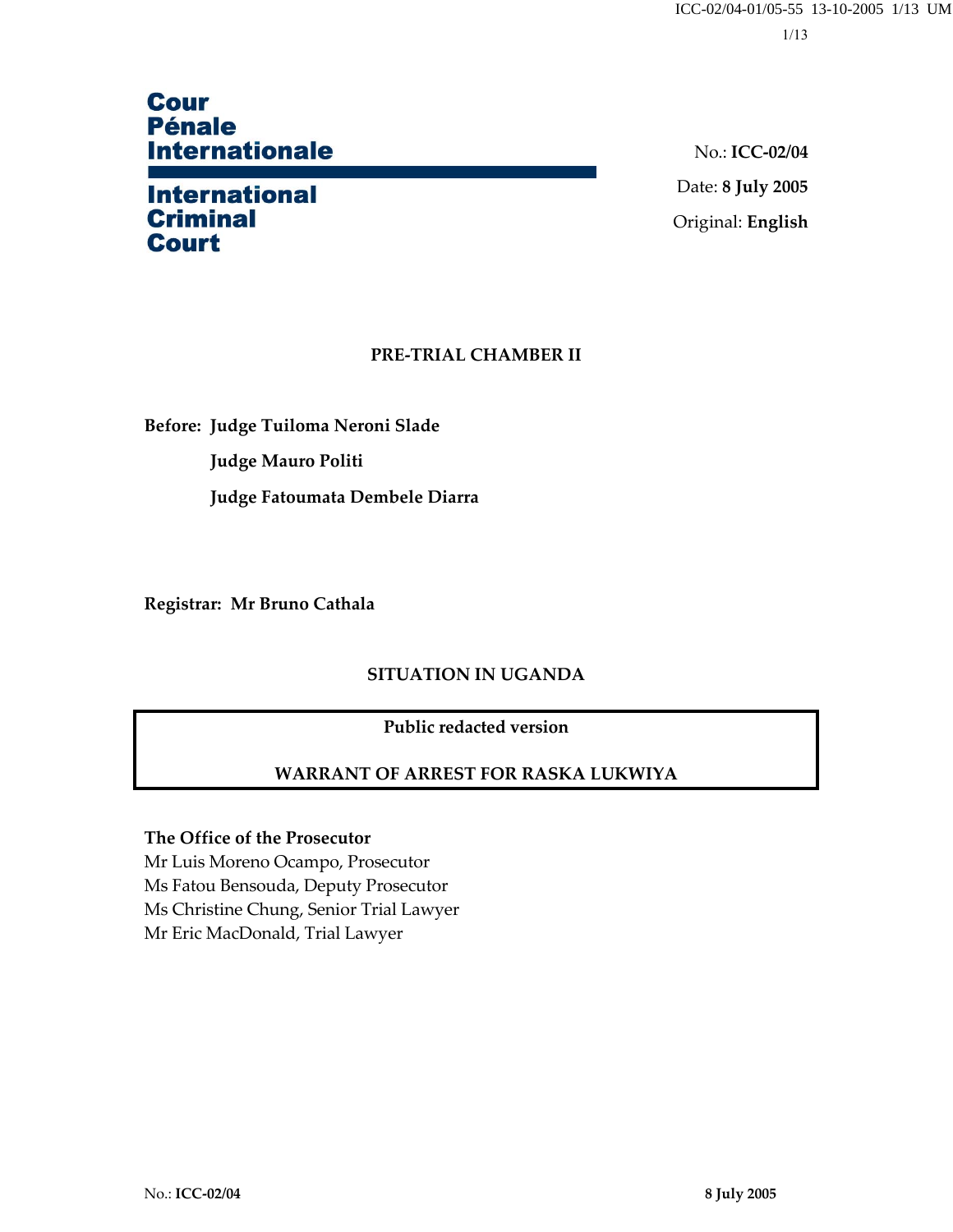- 1. **PRE-TRIAL CHAMBER II** (the "Chamber") of the International Criminal Court (the "Court"), sitting as the full Chamber pursuant to its decision on the  $18<sup>th</sup>$  day of May 2005, to which, on the  $5<sup>th</sup>$  day of July 2004, the Presidency assigned the situation in Uganda pursuant to regulation 46 of the Regulations of the Court (the "Regulations");
- 2. **HAVING RECEIVED** the "Prosecutor's application for Warrants of Arrest under Article  $58''$  dated the  $6<sup>th</sup>$  day of May 2005, as amended and supplemented by the Prosecutor on the  $13<sup>th</sup>$  day of May 2005 and on the  $18<sup>th</sup>$ day of May 2005 (the "Prosecutor's application"), and having considered it on the basis of the amended application of the  $18<sup>th</sup>$  day of May 2005;
- 3. **NOTING** the Prosecutor's request to be authorised to exceed the 50-page limit for his application for the issuance of warrants of arrest and the Chamber's decision on the  $18<sup>th</sup>$  day of May 2005 granting the request;
- 4. **NOTING** that the Prosecutor's application seeks a warrant of arrest for **RASKA LUKWIYA** for the crimes listed under Counts 6 to 9, as set out in the Prosecutor's application, as well as warrants of arrest for four other persons named in the Prosecutor's application;

#### **The Lord's Resistance Army (the "LRA")**

5. **CONSIDERING** the general allegations presented in the Prosecutor's application that the LRA is an armed group carrying out an insurgency against the Government of Uganda and the Ugandan Army (also known as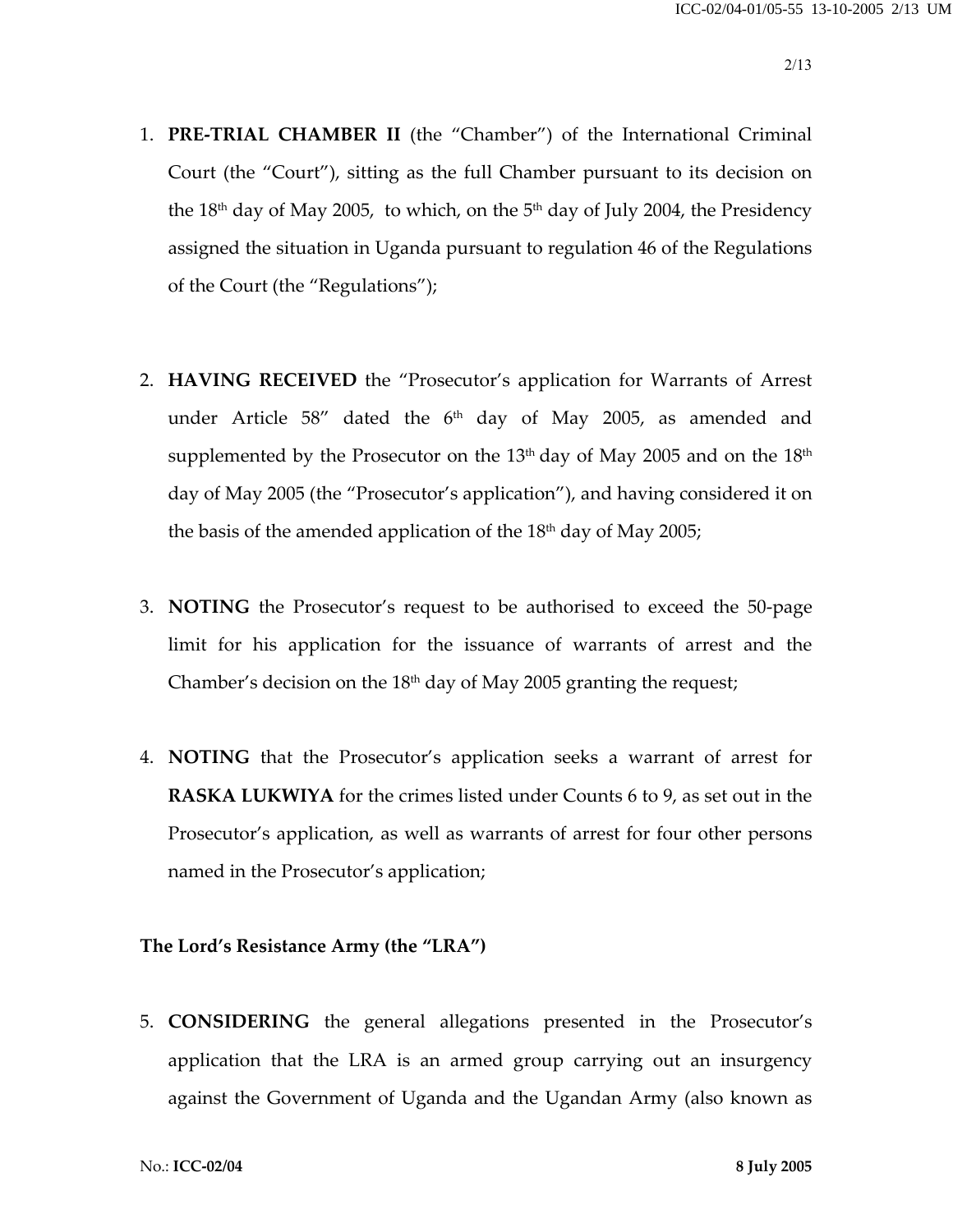the Uganda People's Defence Force ("UPDF")) and local defence units ("LDUs") since at least 1987; that over this time, including the period from 1 July 2002, the LRA has been directing attacks against both the UPDF and LDUs and against civilian populations; that, in pursuing its goals, the LRA has engaged in a cycle of violence and established a pattern of "brutalization of civilians" by acts including murder, abduction, sexual enslavement, mutilation, as well as mass burnings of houses and looting of camp settlements; that abducted civilians, including children, are said to have been forcibly "recruited" as fighters, porters and sex slaves to serve the LRA and to contribute to attacks against the Ugandan army and civilian communities;

- 6. **CONSIDERING** that the existence and acts of the LRA, as well as their impact on Uganda's armed forces and civilian communities, have been reported by the Government of Uganda and its agencies and by several independent sources, including the United Nations, foreign governmental agencies, non-governmental organisations and world media;
- 7. **CONSIDERING** the allegations that the LRA was founded and is led by Joseph Kony, the Chairman and Commander-in-Chief, and that the LRA is organised in a military-type hierarchy and operates as an army;
- 8. **CONSIDERING** the allegations that LRA forces are divided into four brigades named Stockree, Sinia, Trinkle and Gilva, and that since July 2002 the LRA's hierarchy of posts under Joseph Kony's overall leadership has included Vincent Otti, the Vice-Chairman and Second-in-Command; **RASKA LUKWIYA,** the Army Commander who formerly occupied the posts of Brigade General and Deputy Army Commander; the Division Commander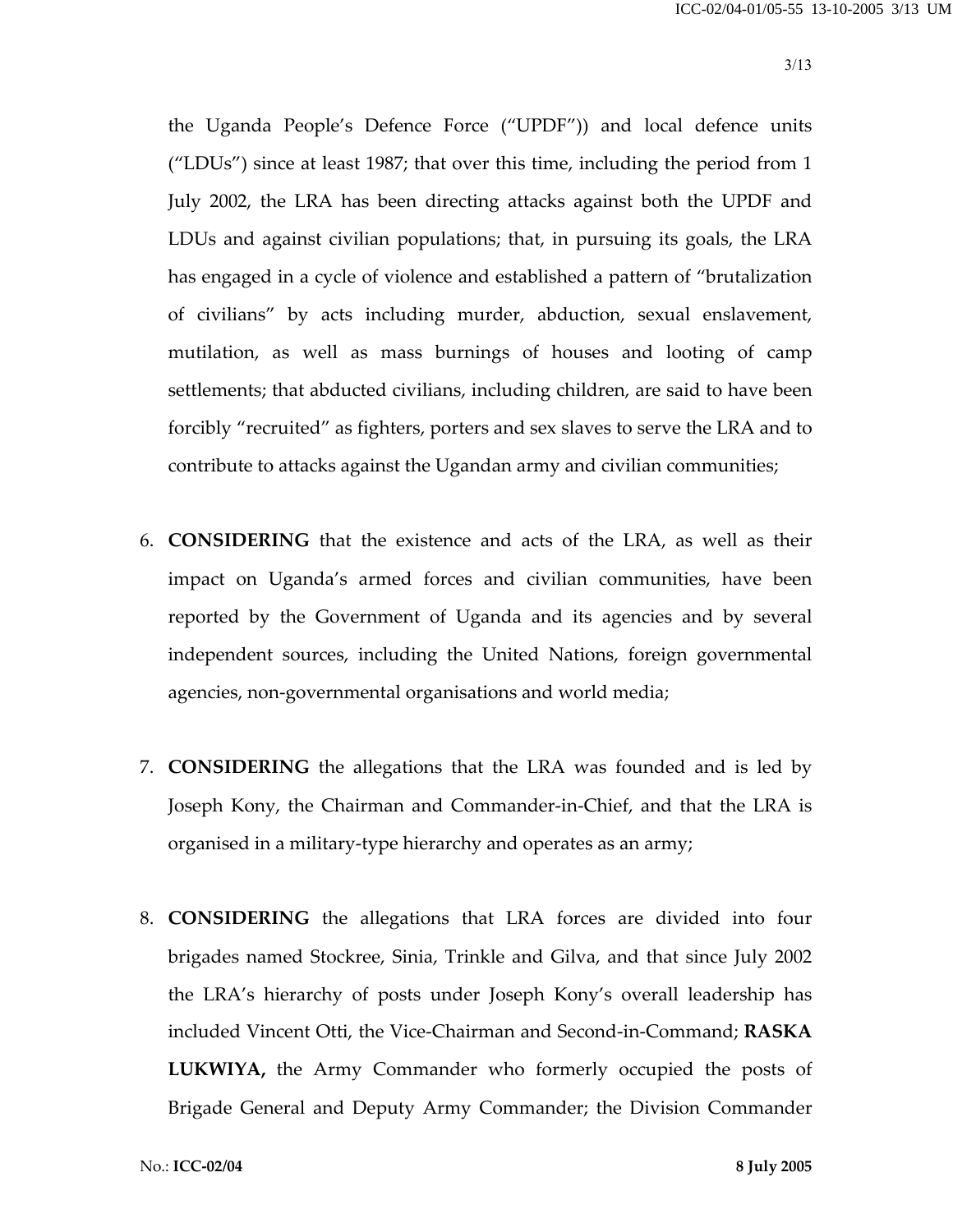and four Commanders of equal rank, each of whom leads one of the four LRA brigades;

- 9. **CONSIDERING** the specific allegations that Joseph Kony**,** Vincent Otti and other senior LRA commanders, including **RASKA LUKWIYA,** are the key members of "Control Altar", the section representing the core LRA leadership responsible for devising and implementing LRA strategy, including standing orders to attack and brutalise civilian populations;
- 10. **HAVING EXAMINED** the Prosecutor's submission that, in his capacity as the former Deputy Army Commander of the LRA, and together with other persons whose arrests are sought by the Prosecutor, **RASKA LUKWIYA**  ordered the commission of several crimes within the jurisdiction of the Court during REDACTED 2003;
- 11. **CONSIDERING** that sources indicated by the Prosecutor as confirming **RASKA LUKWIYA**'s role within the LRA's leadership include recordings of intercepted radio communications, accounts from former members of the LRA and accounts from witnesses and victims;
- 12. **CONSIDERING** the Prosecutor's allegations that, in or around the middle of the year 2002, Joseph Kony ordered LRA forces to begin a campaign of attacks against civilians in the regions of REDACTED and REDACTED; that, in REDACTED 2003, Joseph Kony ordered LRA fighters, known also as rebels, to move into the REDACTED region, attack the UPDF forces and civilian settlements and abduct civilians for the purpose of recruitment to the ranks of the LRA (the "REDACTED campaign"); that, in response to Joseph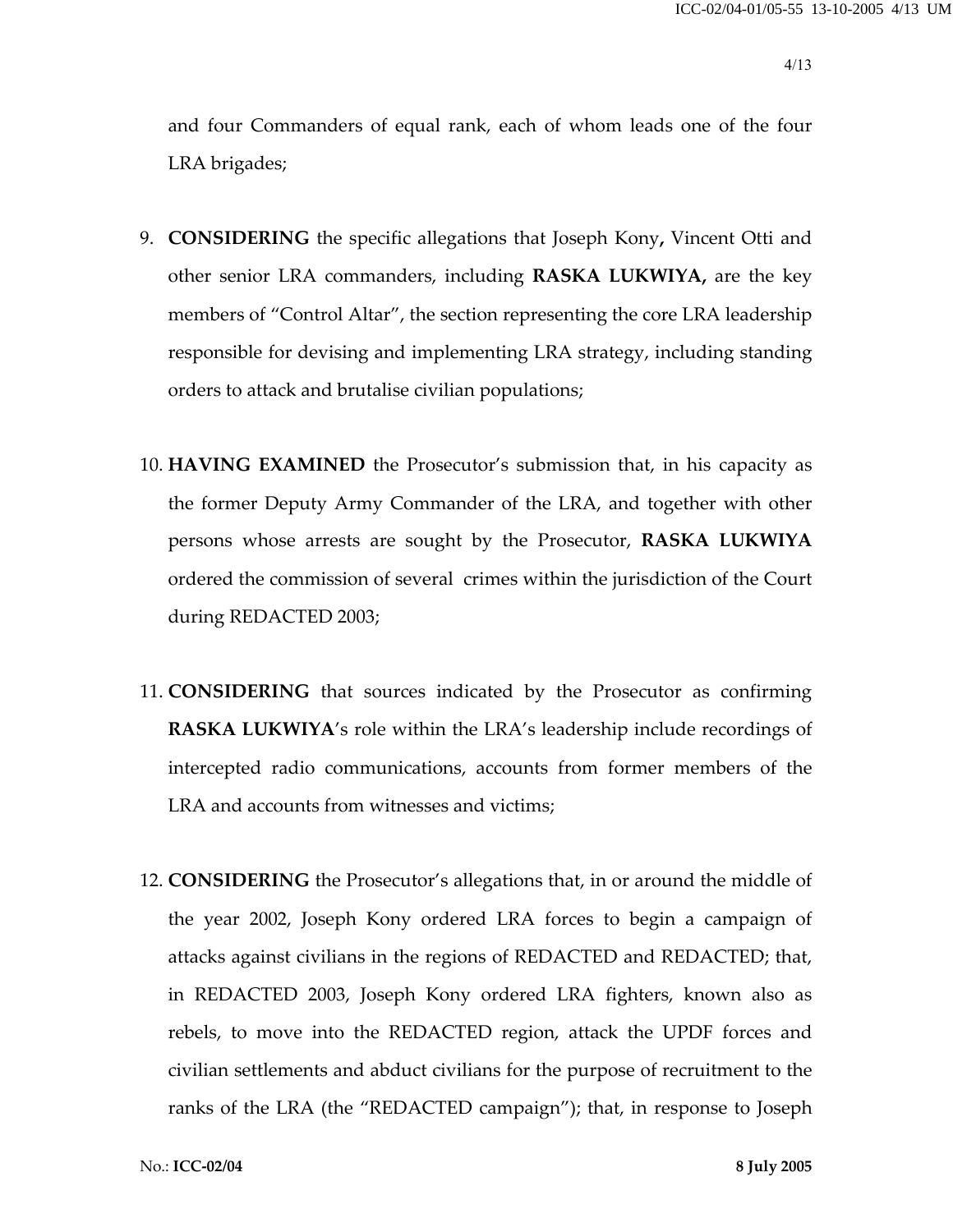Kony's orders, senior LRA commanders, including Vincent Otti and **RASKA LUKWIYA,** moved into the REDACTED region to conduct LRA operations; that LRA operations also continued to be conducted in the REDACTED region; that REDACTED 2003, Joseph Kony issued broad orders to target and kill civilian populations, including those living in camps for internally displaced persons ("IDP"); that, during the REDACTED campaign and other LRA operations, there existed standing orders, given by Joseph Kony, to loot and to abduct civilians; that **RASKA LUKWIYA**'s direct involvement with the objectives and strategies of the campaign as a whole is shown by recordings of intercepted radio communications, accounts from former members of the LRA and accounts from witnesses and victims;

- 13. **NOTING** that the Prosecutor's application charges **RASKA LUKWIYA** with criminal responsibility for the attack on the REDACTED IDP Camp REDACTED mentioned hereafter forming part of the REDACTED campaign and having occurred in REDACTED 2003;
- 14. **NOTING** that the Prosecutor charges **RASKA LUKWIYA** with a crime against humanity and war crimes, as specified in Counts 6 to 9 of his application, in connection with the attack on the REDACTED IDP Camp;

#### **Attack on** REDACTED **IDP Camp**

15. **NOTING** that the Prosecutor alleges that, on REDACTED 2003, "REDACTED fighters" attacked the REDACTED IDP Camp REDACTED, in the REDACTED District, abducted civilians and forced them to carry looted items; that, according to Ugandan authorities, the attack resulted in the death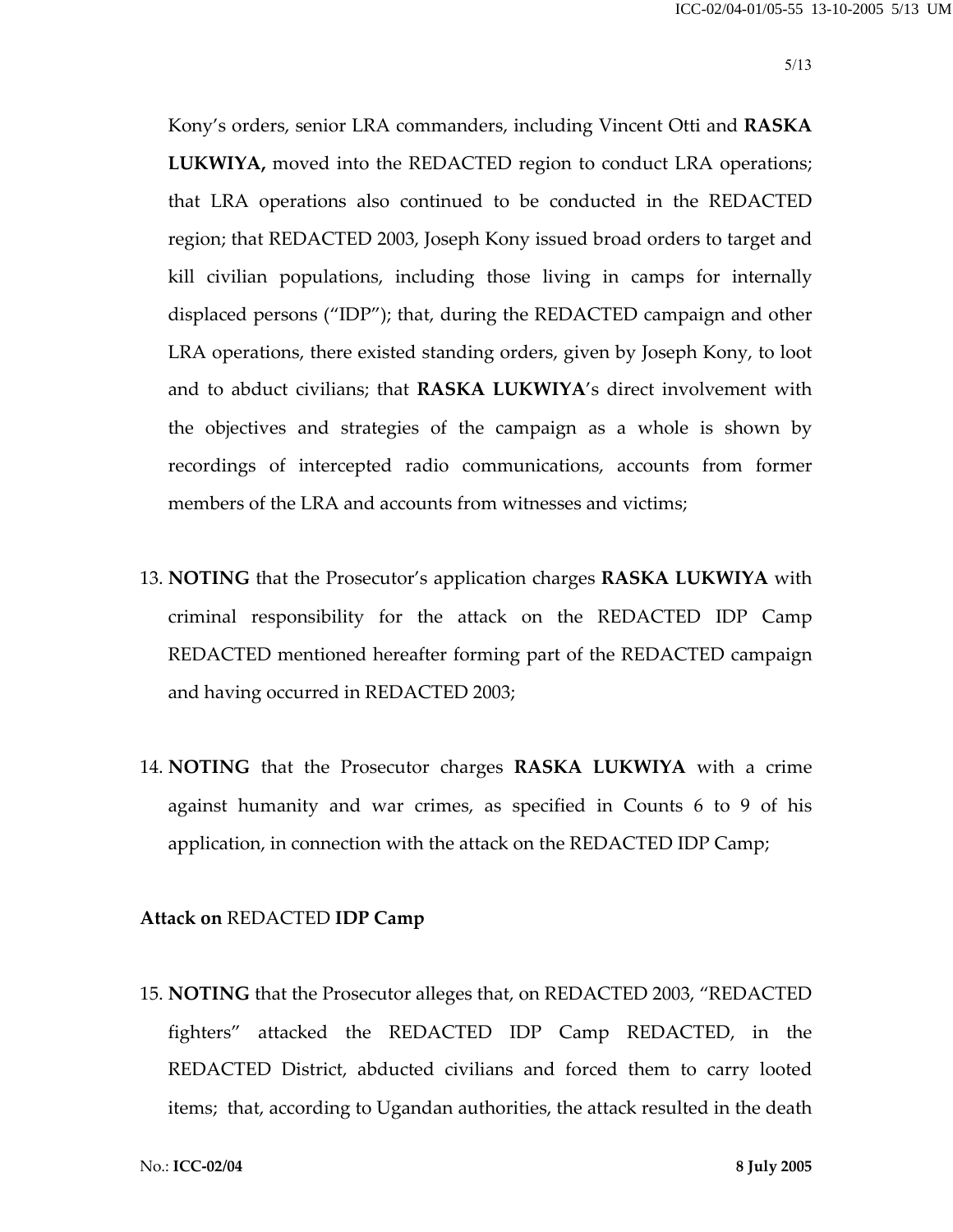of REDACTED civilians and in the abduction of REDACTED civilians, REDACTED;

- 16. **NOTING** that the evidence submitted, including accounts from REDACTED and intercepted radio communications, suggests that **RASKA LUKWIYA** was the most senior LRA commander to receive orders from Vincent Otti before the attack on the REDACTED IDP Camp; that **RASKA LUKWIYA** proceeded to the scene of the attack and commanded the LRA forces that were present; and that accounts from REDACTED confirm **RASKA LUKWIYA**'s presence during the attack;
- 17. **NOTING** article 58 and article 19 of the Statute of the Court (the "Statute");
- 18. **NOTING** the letter of referral dated the 16<sup>th</sup> day of December 2003 from the Attorney General of the Republic of Uganda, appended as Exhibit A to the Prosecutor's application, by which the "situation concerning the Lord's Resistance Army" in northern and western Uganda was submitted to the Court;
- 19. **NOTING** the Prosecutor's conclusion that "the scope of the referral encompassed all crimes committed in Northern Uganda in the context of the ongoing conflict involving the LRA" and that the Prosecutor notified the Government of Uganda of his conclusion as referred to in paragraph 1 of the Prosecutor's application;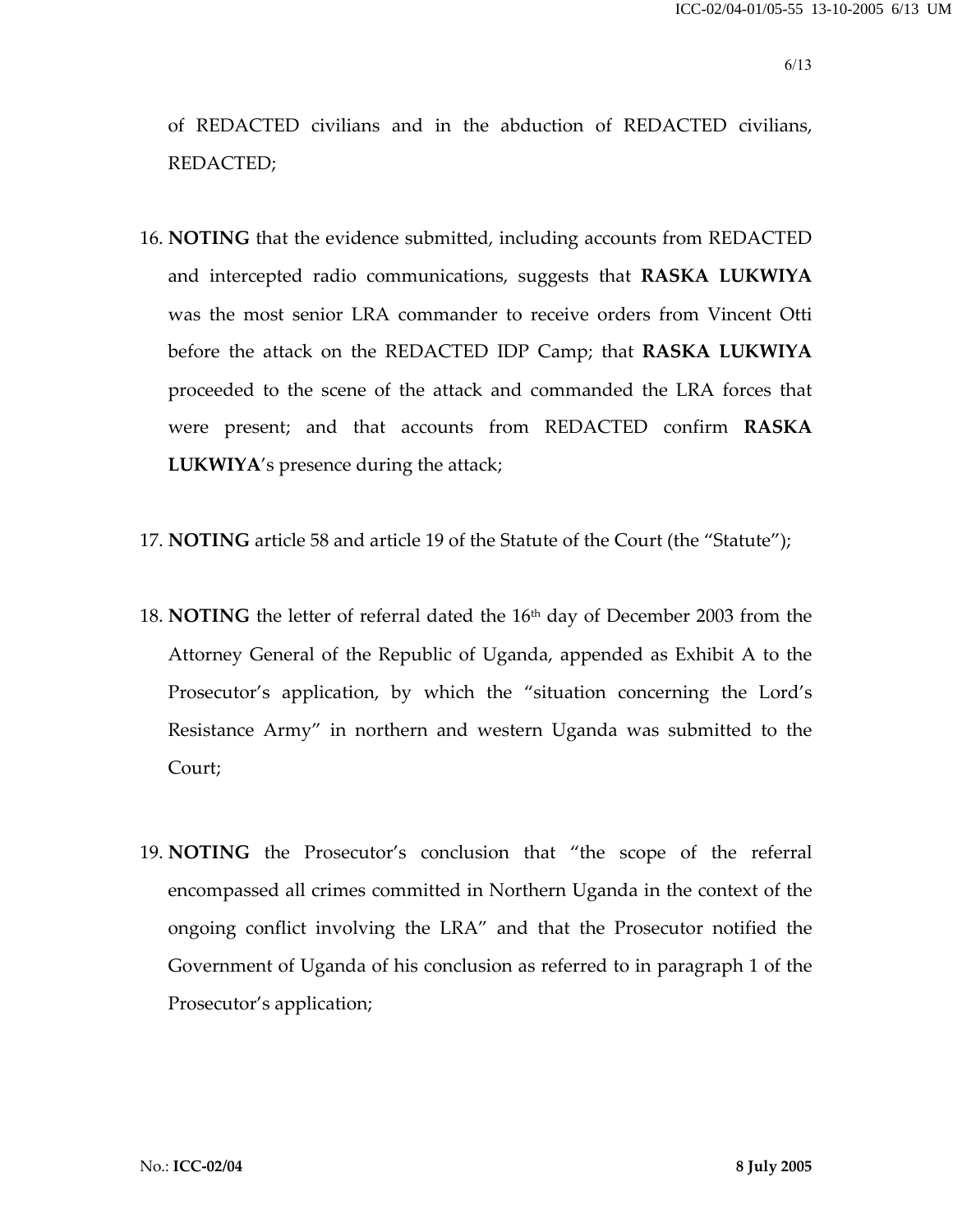- 20. **NOTING** the "Declaration on Temporal Jurisdiction", dated the 27<sup>th</sup> day of February 2004, appended as Exhibit B to the Prosecutor's application, whereby the Republic of Uganda accepted the exercise of the Court's jurisdiction for crimes committed following the entry into force of the Statute on the 1<sup>st</sup> day of July 2002;
- 21. **NOTING** the "Letter on Jurisdiction" dated the 28th day of May 2004 from the Solicitor-General of the Republic Uganda to the Prosecutor, appended as Exhibit C to the Prosecutor's application;
- 22. **NOTING** that all of the crimes alleged against **RASKA LUKWIYA** fall within the provisions of articles 5, 7 and 8 of the Statute, and that such crimes are alleged to have taken place after the  $1<sup>st</sup>$  day of July 2002 and within the context of the situation in Uganda as referred to the Court;
- 23. **NOTING** the Prosecutor's determination that the requirements of article 53, paragraph 1, of the Statute were satisfied;
- 24. **NOTING** that the Prosecutor affirms in paragraph 3 of the application that letters of notification were distributed to "all States parties under article 18, paragraph 1, of the Statute, as well as to other States that would normally exercise jurisdiction"; and that the Prosecutor had not received from any State information pursuant to article 18, paragraph 2, of the Statute;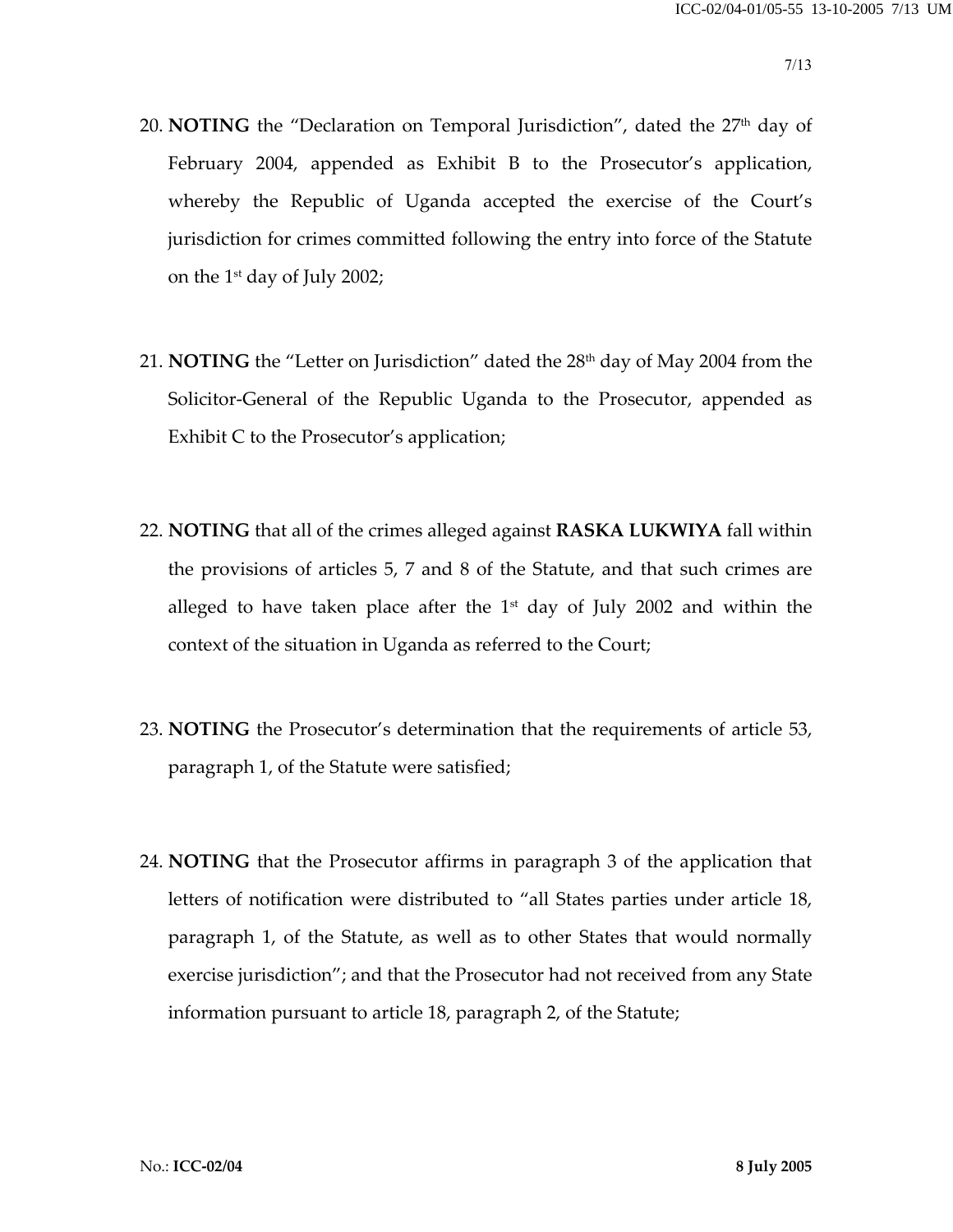- 25. **NOTING** the statements in the "Letter of Jurisdiction" dated the  $28<sup>th</sup>$  day of May 2004, that "the Government of Uganda has been unable to arrest … persons who may bear the greatest responsibility" for the crimes within the referred situation; that "the ICC is the most appropriate and effective forum for the investigation and prosecution of those bearing the greatest responsibility" for those crimes; and that the Government of Uganda "has not conducted and does not intend to conduct national proceedings in relation to the persons most responsible";
- 26. **BEING SATISFIED** that, on the basis of the application, the evidence and other information submitted by the Prosecutor, and without prejudice to subsequent determination, the case against **RASKA LUKWIYA** falls within the jurisdiction of the Court and appears to be admissible;
- 27. **NOTING** articles 5, 7 and 8 of the Statute setting out crimes against humanity and war crimes; and noting also the Elements of Crimes;
- 28. **NOTING** the evidence submitted by the Prosecutor in support of the existence of the contextual elements of the alleged crimes;
- 29. **NOTING** that the Prosecutor relies on several categories of evidence to support the allegations made in his application;
- 30. **BEING SATISFIED,** on the basis of the application, the evidence and other information submitted by the Prosecutor, that there are reasonable grounds to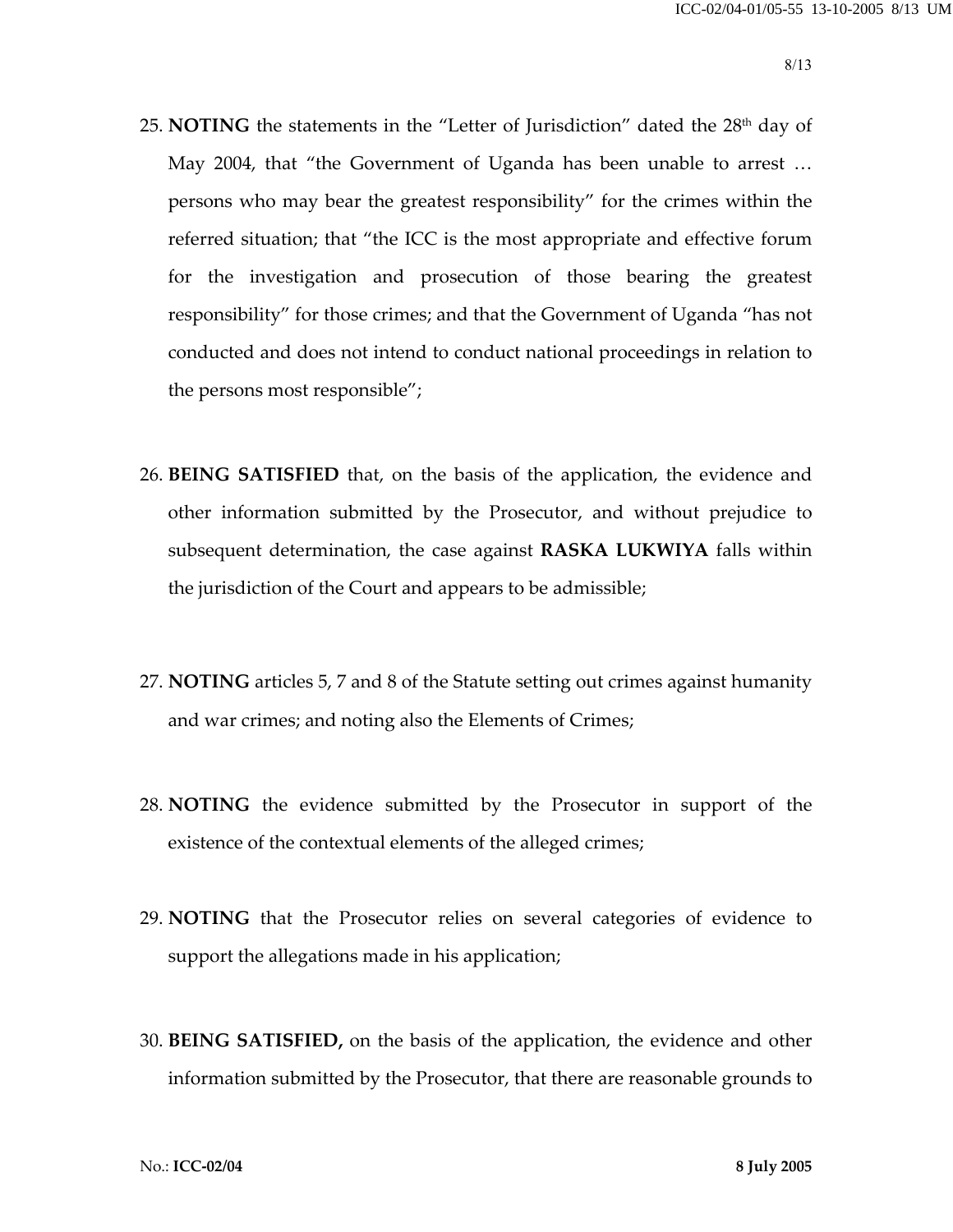believe that **RASKA LUKWIYA**, together with other persons whose arrests are sought by the Prosecutor, ordered the commission of crimes within the jurisdiction of the Court, namely, a crime against humanity and war crimes, particulars of which are set out in the following counts as numbered in the Prosecutor's application:

#### **Count Six**

# (Enslavement at REDACTED IDP Camp Constituting Crimes Against Humanity)

On REDACTED 2003, ordering the commission of crimes against humanity which in fact occurred, namely, the enslavement of REDACTED civilian residents of REDACTED IDP Camp, in REDACTED District, Uganda (articles  $7(1)(c)$  and  $25(3)(b)$  of the Statute);

# **Count Seven**

(Cruel Treatment at REDACTED IDP Camp Constituting War Crimes)

On REDACTED 2003, ordering the commission of war crimes which in fact occurred, namely, the cruel treatment of civilian residents of REDACTED IDP Camp, by abducting them, tying or otherwise restraining them, and forcing them, under threat of death, to carry plundered property, in REDACTED District, Uganda (articles  $8(2)(c)(i)$  and  $25(3)(b)$  of the Statute);

# **Count Eight**

(Attack Against the Civilian Population at REDACTED IDP Camp Constituting War Crime)

On REDACTED 2003, ordering the commission of a war crime which in fact occurred, namely, the intentional directing of attacks against the civilian population of REDACTED IDP Camp, in REDACTED District, Uganda, and against individual civilians not taking direct part in hostilities (articles  $8(2)(e)(i)$  and  $25(3)(b)$  of the Statute);

# **Count Nine**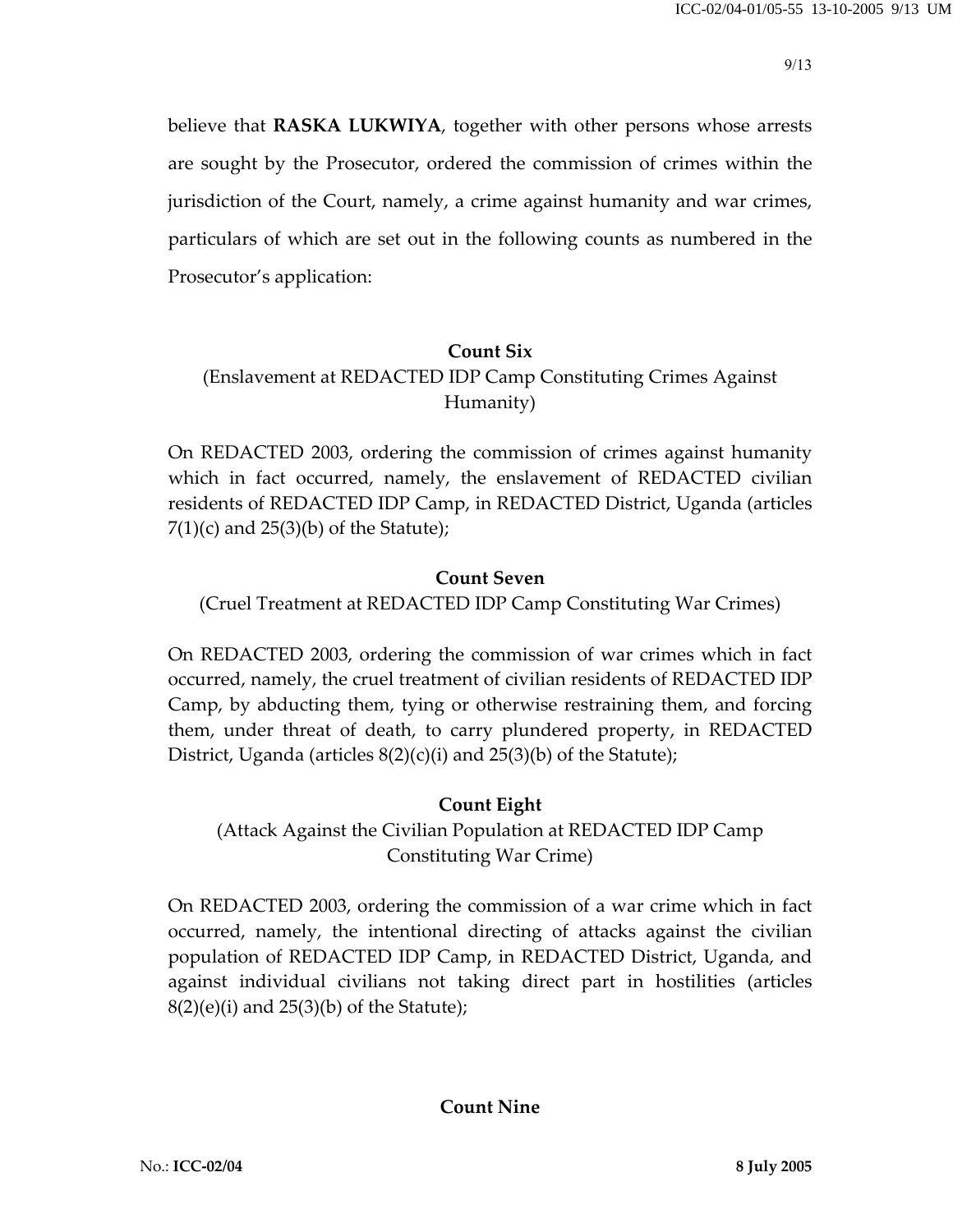### (Pillaging at REDACTED IDP Camp Constituting War Crimes)

On REDACTED 2003, ordering the commission of war crimes which in fact occurred, namely, the pillaging of REDACTED IDP Camp, in REDACTED District, Uganda (articles  $8(2)(e)(v)$  and  $25(3)(b)$  of the Statute);

- 31. **NOTING** the reasons advanced by the Prosecutor as to the necessity for arrest, namely, to ensure **RASKA LUKWIYA**'s appearance at trial; to ensure that he does not obstruct or endanger the investigation, either individually or on a collective basis; and to prevent him from continuing to commit crimes within the jurisdiction of the Court;
- 32. **BEING SATISFIED** that the issuance of a warrant of arrest appears necessary based on the facts and circumstances referred to in the Prosecutor's application, namely that the LRA has been in existence for the past 18 years; and that the LRA's commanders are allegedly inclined to launch retaliatory strikes, thus creating a risk for victims and witnesses who have spoken with or provided evidence to the Office of the Prosecutor;
- 33. **NOTING** the statements made by the Prosecutor at the hearings on the 16<sup>th</sup> day of June 2005 and the 21<sup>st</sup> day of June 2005 to the effect that attacks by the LRA are still occurring and that there is therefore a likelihood that failure to arrest **RASKA LUKWIYA** will result in the continuation of crimes of the kind described in the Prosecutor's application;
- 34. **NOTING** the Prosecutor's request that the application and all proceedings relating thereto be treated as under seal and be kept under seal;

#### **FOR THESE REASONS,**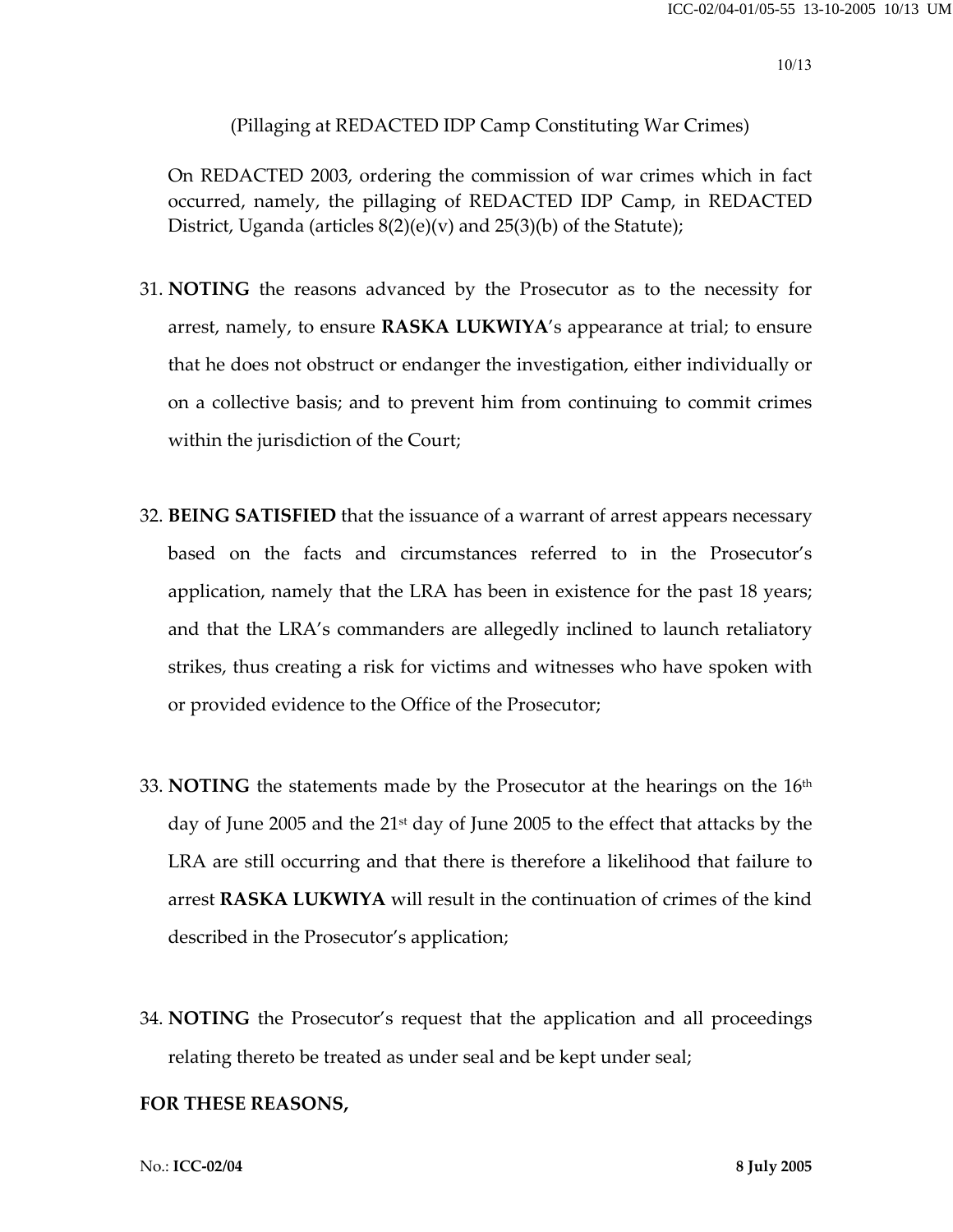- 35. **PRE-TRIAL CHAMBER II GRANTS** the Prosecutor's application for a warrant of arrest for **RASKA LUKWIYA** pursuant to article 58 of the Statute and **HEREBY ISSUES:**
- 36. **A WARRANT OF ARREST** (the "Warrant") for the **SEARCH, ARREST, DETENTION AND SURRENDER** to the Court of **RASKA LUKWIYA,** a male whose photograph is annexed; who is believed to have served in the LRA successively as Brigade General, Deputy Army Commander and Army Commander, the latter being the third highest position within the LRA; and who is believed to be a national of Uganda from the Gulu District, Uganda;
- 37. **ORDERS** that the said **RASKA LUKWIYA** be advised at the time of his arrest, and in a language he fully understands and speaks, of his rights as set forth in the following provisions of the Statute and the Rules of Procedure and Evidence, the texts of which are annexed to the Warrant:
	- article 19, paragraph 2 (challenges to the jurisdiction of the Court or the admissibility of a case);
	- article 55, paragraph 2 (rights of persons during an investigation);
	- article 57 (functions and powers of the Pre-Trial Chamber);
	- article 59 (arrest proceedings in the custodial State);
	- article 60 (initial proceedings before the Court);
	- article 61 (confirmation of the charges before trial);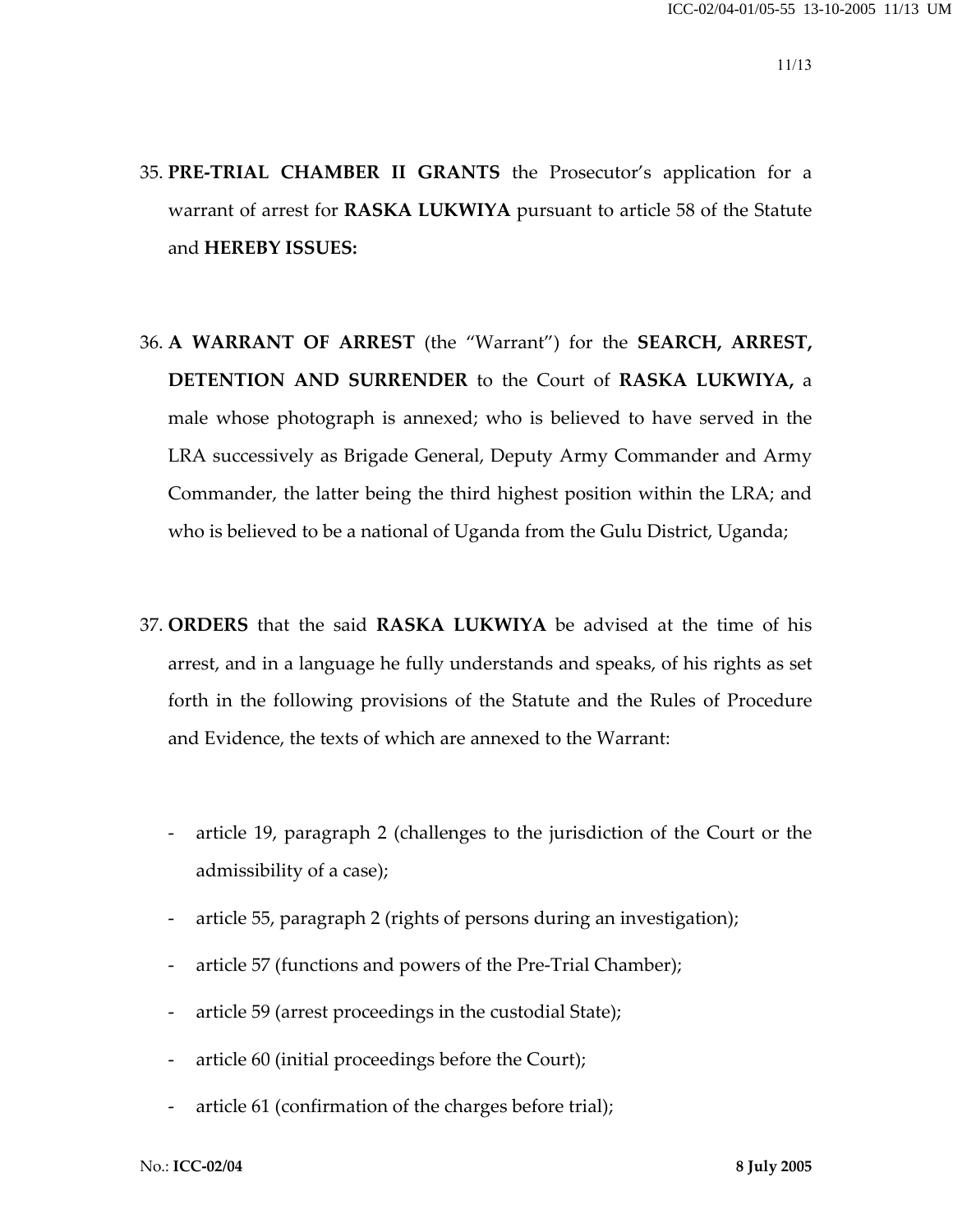- article 67 (rights of the accused);
- rule 21 (assignment of legal assistance);
- rule 112 (recording of questioning in particular cases);
- rule 117 (detention in the custodial State);
- rule 118 (pre-trial detention at the seat of the Court);
- rule 119 (conditional release);
- rule 120 (instruments of restraint);
- rule 121 (proceedings before the confirmation hearing);
- rule 122 (proceedings at the confirmation hearing in the presence of the person charged);
- rule 123 (measures to ensure the presence of the person concerned at the confirmation hearing);
- rule 124 (waiver of the right to be present at the confirmation hearing);
- rule 187 (translation of documents accompanying request for surrender);
- 38. **ORDERS** that the Warrant shall remain in effect until further order by the Chamber;
- 39. **AUTHORISES** the Warrant to be made available and disclosed to persons or entities designated by the authorities of the State requested in the Request for Arrest and Surrender and only for the purposes of the execution of the Warrant;